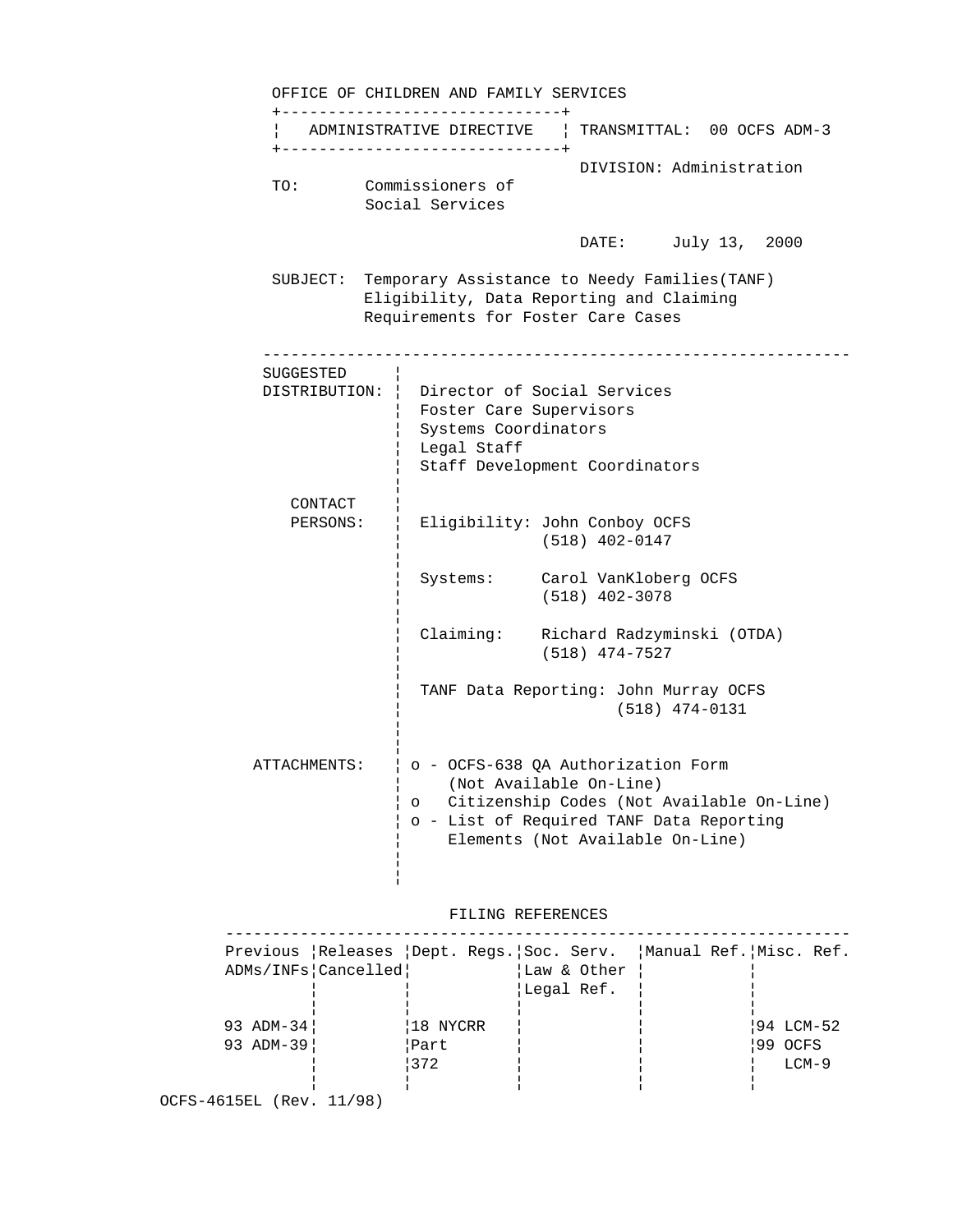# I. PURPOSE

 The purpose of this Administrative Directive (ADM) is to advise social services districts of the requirements for authorizing, reporting and claiming foster care cases under the Temporary Assistance to Needy Families (TANF) Program. The federal Administration for Children and Families (ACF) issued final rules requiring extensive data reporting on cases in receipt of TANF funded assistance. The rules were effective October 1, 1999.

 The instructions in this ADM apply to all foster care cases for which room and board, clothing and other forms of assistance are funded through TANF. New York State has elected to use a sample-based data reporting process to meet the federal requirements. The reporting requirements do not apply to foster care-related services funded under TANF. For purposes of this ADM, the program combining TANF and EAF requirements is referred to as TANF-EAF.

## II. BACKGROUND

 ACF has advised New York State that foster care can not be funded by TANF, except in limited and specific situations, because foster care does not meet one of the basic principles of the TANF program. One exception where foster care meets the basic principles of TANF is relative (kinship) placements.

 However, TANF funding is available to pay foster care costs including room, board and related costs under a separate TANF provision. Under this provision, known as "prior law", foster care may be funded under TANF to the same extent as New York State was authorized to fund foster care under the Title IV-A Emergency Assistance to Families (EAF) program. The eligibility and coverage standards of the EAF program in effect in a state on September 30, 1995 must be followed. While the prior law provisions allow for the use of TANF to fund foster care, it does not provide for the use of foster care payments to meet the federal TANF Maintenance of Effort (MOE) obligations.

 In New York State, this means that foster care cases that would have been reimbursed under the prior Title IV-A EAF program can be funded as TANF assistance, and are thus subject to TANF data reporting. The Office of Temporary and Disability Assistance (OTDA), in 00 ADM-1, has advised social services districts of this and of the federal prohibition against using foster care assistance costs towards the TANF MOE obligation. That ADM discusses the State Fiscal Year 1999-2000 Budget provision for the revenue transfer, or "swap", of public assistance expenditures eligible for TANF reimbursement to social services districts to fund foster care assistance expenditures that are TANF eligible. This allows for State and local public assistance costs to be used towards TANF MOE. This provision is effective for assistance provided on or after October 1, 1999. Juvenile justice cases, which are provided TANF funding in a separate allocation, are not included in the State's TANF "swap" provisions, but the room and board and other assistance costs for these cases are subject to TANF data reporting.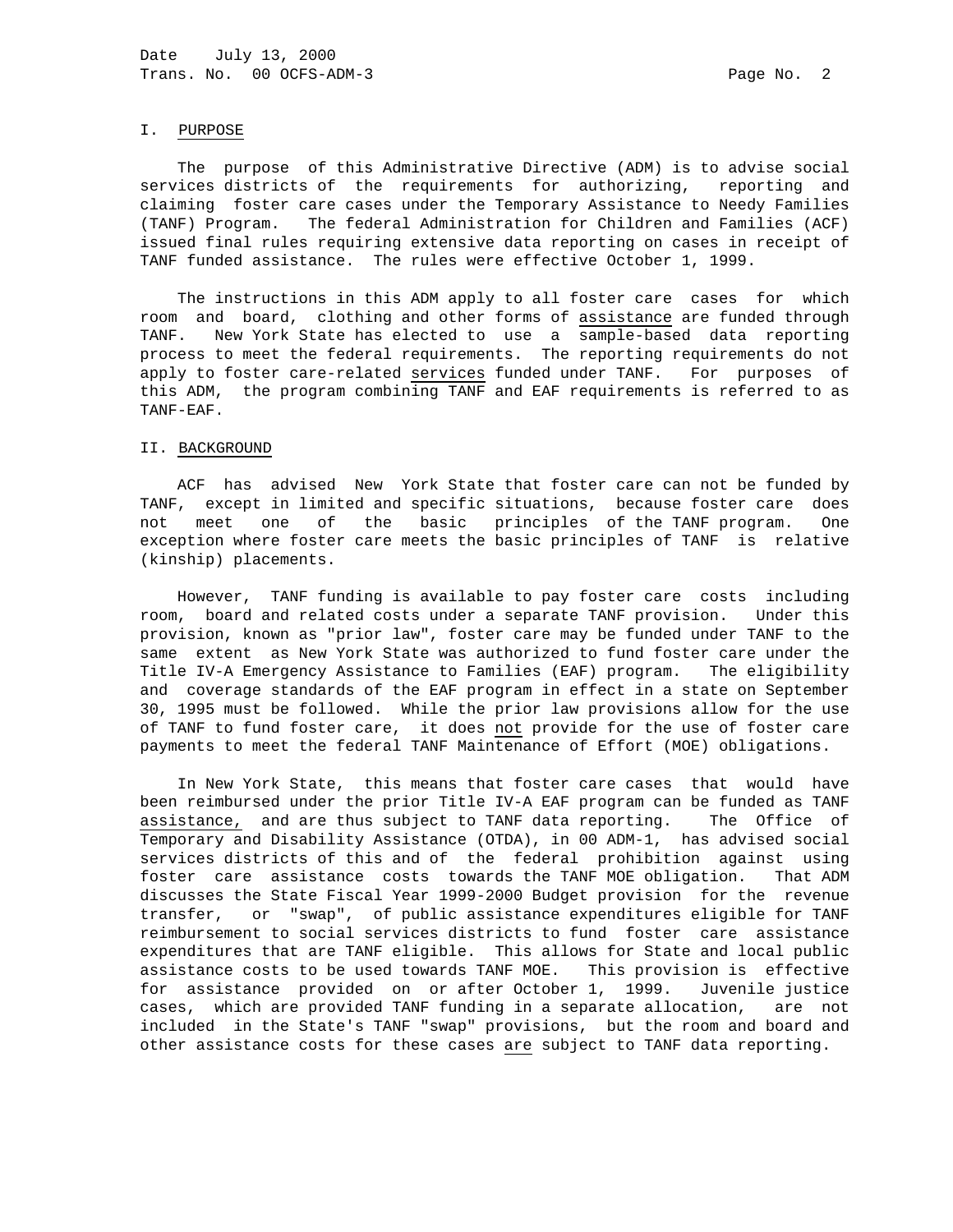Payments for tuition and other social services costs, such as counseling and therapy, provided to avoid or reduce the need for foster care, are not considered as forms of assistance. These services are, however, eligible for funding under TANF-EAF as they meet one of the four purposes of the program: they are provided primarily to allow children to remain in their own homes or to facilitate the return of children to their own homes. Payments made on behalf of TANF-EAF eligible individuals for such services can be funded under TANF and the State and local share of the costs can be applied to meet the TANF MOE requirements. Cases receiving only TANF-reimbursed services are not subject to TANF case specific data reporting requirements. Such cases and payments are included in other federally mandated TANF financial reporting. OTDA has issued releases on the TANF-related financial reporting requirements. It is the case-specific reports for foster care assistance that are of primary concern in this ADM.

 Previous releases issued by the former Department of Social Services addressed the use of Title IV-A EAF for foster care placements specifically, 93 ADM-34, 93 ADM-39, and 94 LCM-52. These releases remain in effect and correspond to certain instructions of this ADM. In addition, the provisions of 99 OCFS LCM-9 addressing "Emergency Assistance to Needy Families (EAF) for Article 3 (Juvenile Delinquent) and Article 7 (Persons In Need of Supervision) Foster Care Placements", also remain in effect.

### III. POLICY IMPLICATIONS

 In order to claim TANF-EAF funding for foster care cases, the requirements for eligibility, claiming and reporting requirements discussed in this ADM must be met. Included are the prior law eligibility and claiming standards and additional requirements and clarifications necessary to meet TANF rules and/or data reporting requirements.

### Eligibility Criteria

#### A. Prior Law Criteria

 TANF-EAF eligibility is based primarily on the standards for the Title IV-A EAF Program of Title 18 NYCRR Part 372 that were in effect on September 30, 1995. The EAF authorization document (attachment 1) is the OCFS 638-QA as modified to meet additional TANF requirements discussed below. The RES-1 is the appropriate authorization document for New York City's Administration for Children Services (ACS). The applicable EAF eligibility criteria which are part of the TANF-EAF standard are as follows.

## 1. Previous TANF-EAF Funding

 A case can only be authorized to receive TANF-EAF funding during one consecutive 30-day period in a given 12-month period. Once completed, the authorization supports TANF-EAF funding for as long as the needs arising from the emergency continue.

 A review of WMS inquiry screens to determine if there are existing or prior EAF authorizations must be completed. This may include the Services Benefits Issuance Control System (BICS) EAF history or the individual's case involvement screen. For cases already authorized and/or active as EAF,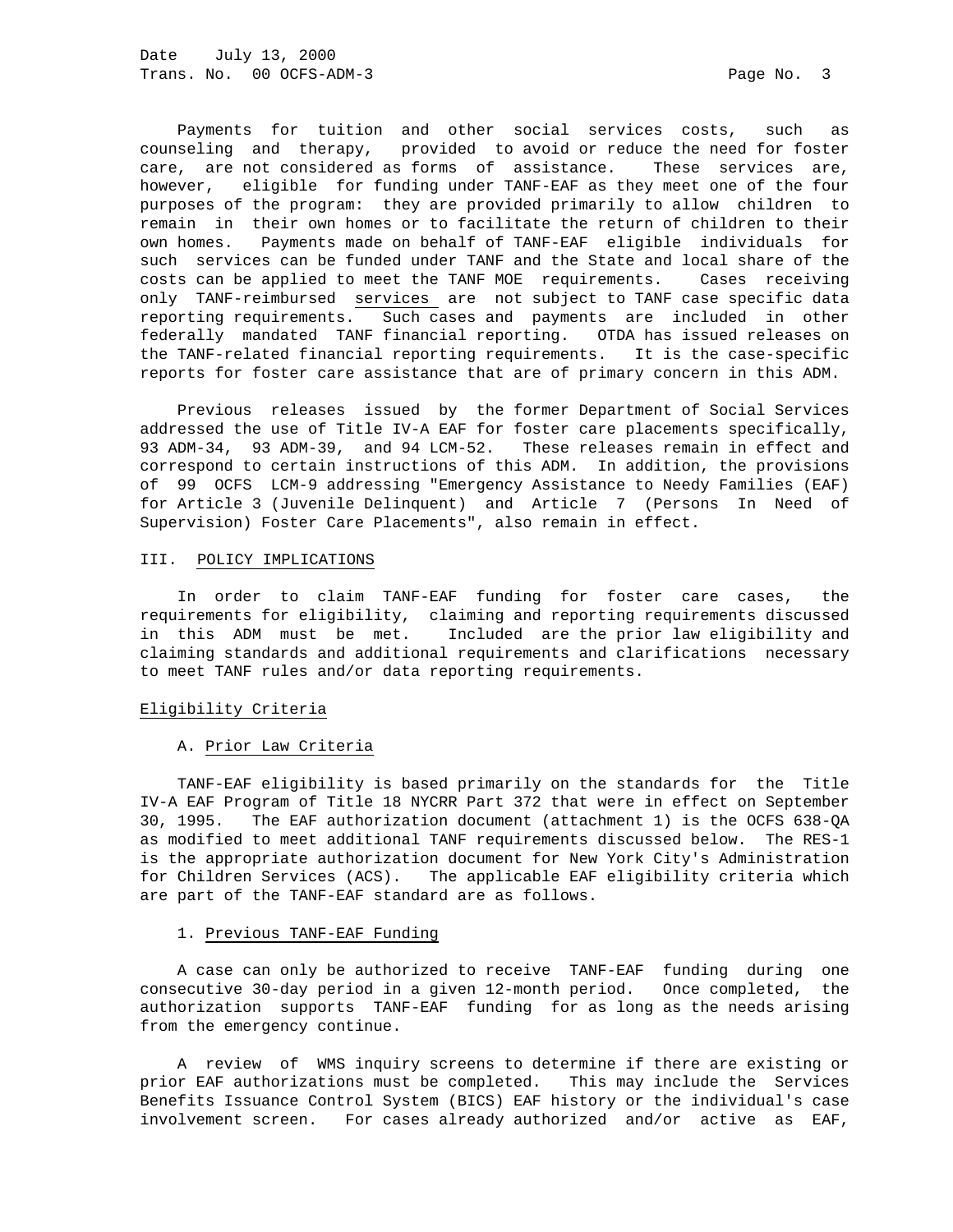staff must determine if the child's needs (e.g. foster care) arise from the same emergency. If yes, there is no need to complete a new authorization for TANF-EAF. If there is no prior authorization of EAF within the past 12 months, the answer is "NO" and the eligibility process may continue.

 Under New York's "prior law" policy, as detailed in 93 ADM-39, EAF could be authorized for as long as the needs arising from the emergency lasted. The ADM defines the emergency to end when the child is:

- · finally discharged from foster care, or
- · placed in a pre-adoptive home and the child was freed for adoption, or
- · placed in adult residential care, or
- · on trial discharge with a goal of Independent Living.

 Social services districts are reminded that ACF maintains that an EAF payment authorization can provide benefits for no more than one year. Pursuant to 94-LCM-52, the emergency must be assessed continuously and districts must authorize payments at least every twelve months to comply with the Welfare Management System (WMS) protocols for maintaining purchase of service (POS) lines. Therefore, districts must review the case every twelve months, at a minimum, and otherwise as necessary, for any change of circumstances that would end the need for services that arose from the emergency and, thereby, end TANF-EAF eligibility.

# 2. Living With a Specified Relative

 The child must have been living with any of the relatives specified in 18 NYCRR 369.1(b) within the six months prior to submitting an application for foster care placement under Article 3, 7 or 10 of the Family Court Act (FCA) or a voluntary placement agreement. Please note that the six-month time-frame is pursuant to the prior law standards. The 12-month standard for living with a specified relative that currently exists for EAF under Title 18 NYCRR Part 372 does not apply to cases authorized as TANF-EAF under "prior law" provisions. Case record documentation, e.g., WMS printouts, Uniform Case Record (UCR) documents or birth certificates, noting the relationship of the child to the caretaker, are acceptable. The type of documentation used in the determination should be noted on the authorization form (OCFS 638 QA). For cases meeting this criteria, the answer to Q 2 on the form is "YES".

## 3. Insufficient Income and Resources

 Financial eligibility for TANF-EAF is presumed to exist for all foster care cases unless the child is in receipt of sufficient income or resources to meet all costs of care, i.e. room and board, clothing, social services, tuition and administrative expenses. Only that income immediately available to the child to meet the costs should be considered in the eligibility determination review. Unless there are sufficient income and resources readily available to the child to offset all costs of care, the TANF-EAF criteria has been met and Q. 3 should be checked "YES".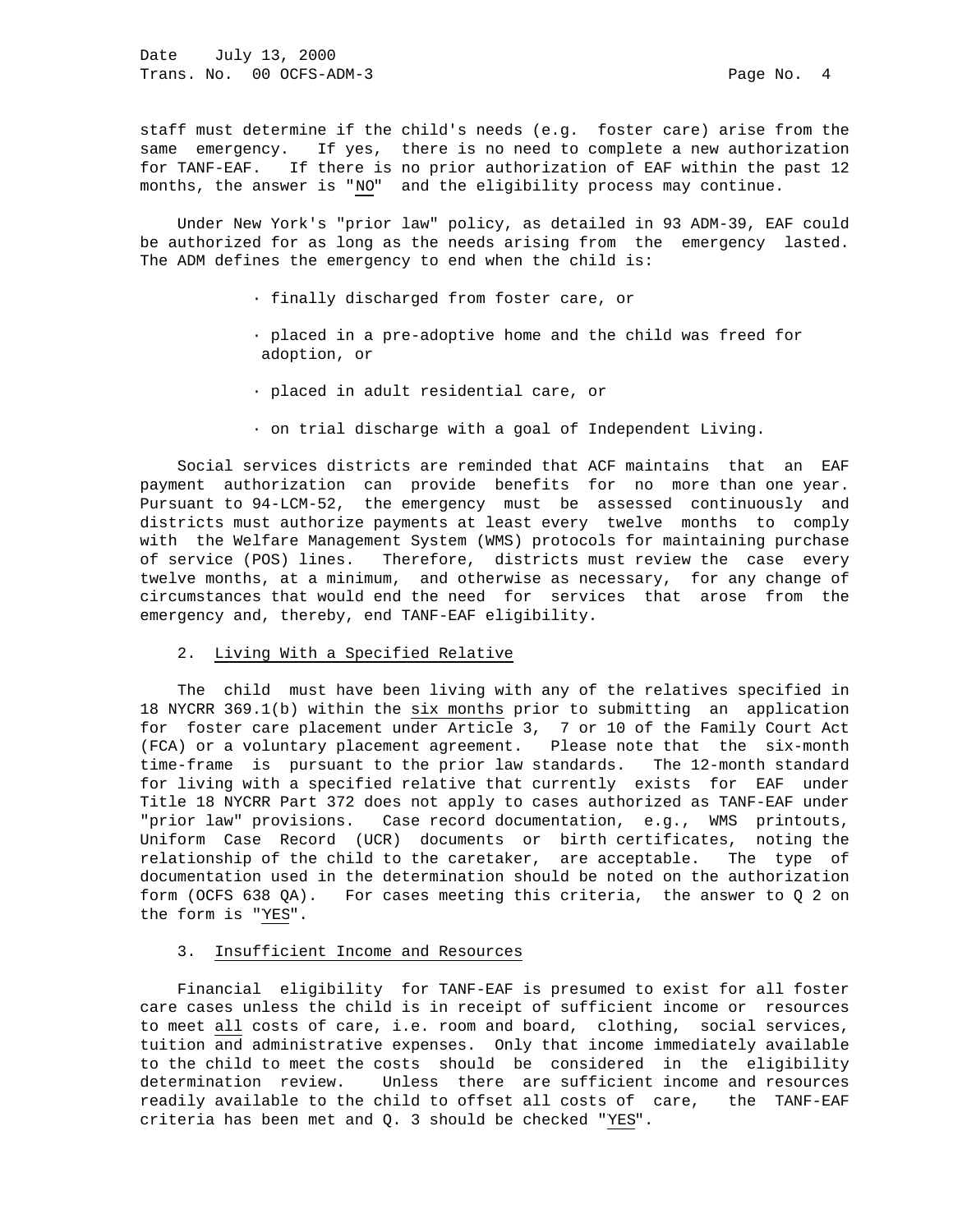#### 4. Destitution Not Due to Refusal of Employment/Training

 If the emergency (i.e. the need for foster care) was solely caused by the caretaker relative's (that is, the relative with whom the child lived with prior to placement into foster care) refusal to accept employment or training for employment, the case is not TANF-EAF eligible. For voluntary and Article 10 Family Court Act placements, good practice would result in alternatives to placement and the answer to  $Q$  4 should be "NO". For placements arising from Article 3 or 7 Family Court Act adjudications, the answer is always "NO" and should be so indicated on the authorization form.

#### 5. Destitution Not Due to Mismanagement of Public Assistance (PA) Grant

 The district must determine for each TANF-EAF applicant that such destitution did not arise from the mismanagement of a public assistance grant. If the case record does not document that the parents' or caretaker's mismanagement of PA funds gave rise to the emergency, the answer is "NO".

# B. Additional TANF Eligibility Requirements and Issues

# 1. TANF-EAF Can Not Supplant Title IV-E Funding

 ACF has required that TANF-EAF funding not supplant Title IV-E funding for Title IV-E eligible foster care cases and services. It is the Office of Children and Family Services' (OCFS) policy that Title IV-E is the program of choice for foster care funding. The Office has amended the OCFS 638-QA authorization document to include a question regarding Title IV-E eligibility. The OCFS 638-QA requires at least one reason for Title IV-E ineligibility to be identified on the form or that the case is to be authorized as both Title IV-E (for assistance-related payments) and, if eligible, for TANF-EAF (for payments for tuition and services not eligible for Title IV-E reimbursement).

# 2. TANF Work Rule Requirements and Lifetime Limit

 Under the Personal Responsibility and Opportunity Welfare Reform Act (PROWRA), a child is considered to become an adult when he or she turns 18 or 19 if he or she is in a secondary, or an equivalent level of, education program. Adult recipients of TANF are subject to the five-year lifetime limit on receipt of benefits. Further, TANF recipients over the age of 16 who are not in a secondary school or equivalent educational program, are subject to work rules and determinations of exemption status.

 As a matter of policy, all foster care children are considered to be in a secondary school program or equivalent vocational training program (e.g. studies provided under the Independent Living program) unless the child has graduated high school and attends college. This latter group of children would be subject to work rules that include, among other requirements, employability evaluations by Income Maintenance staff using Department of Labor criteria for assessing employability.

 Because of the concerns raised by these requirements, social services districts are not to use TANF funds to pay for foster care assistance for: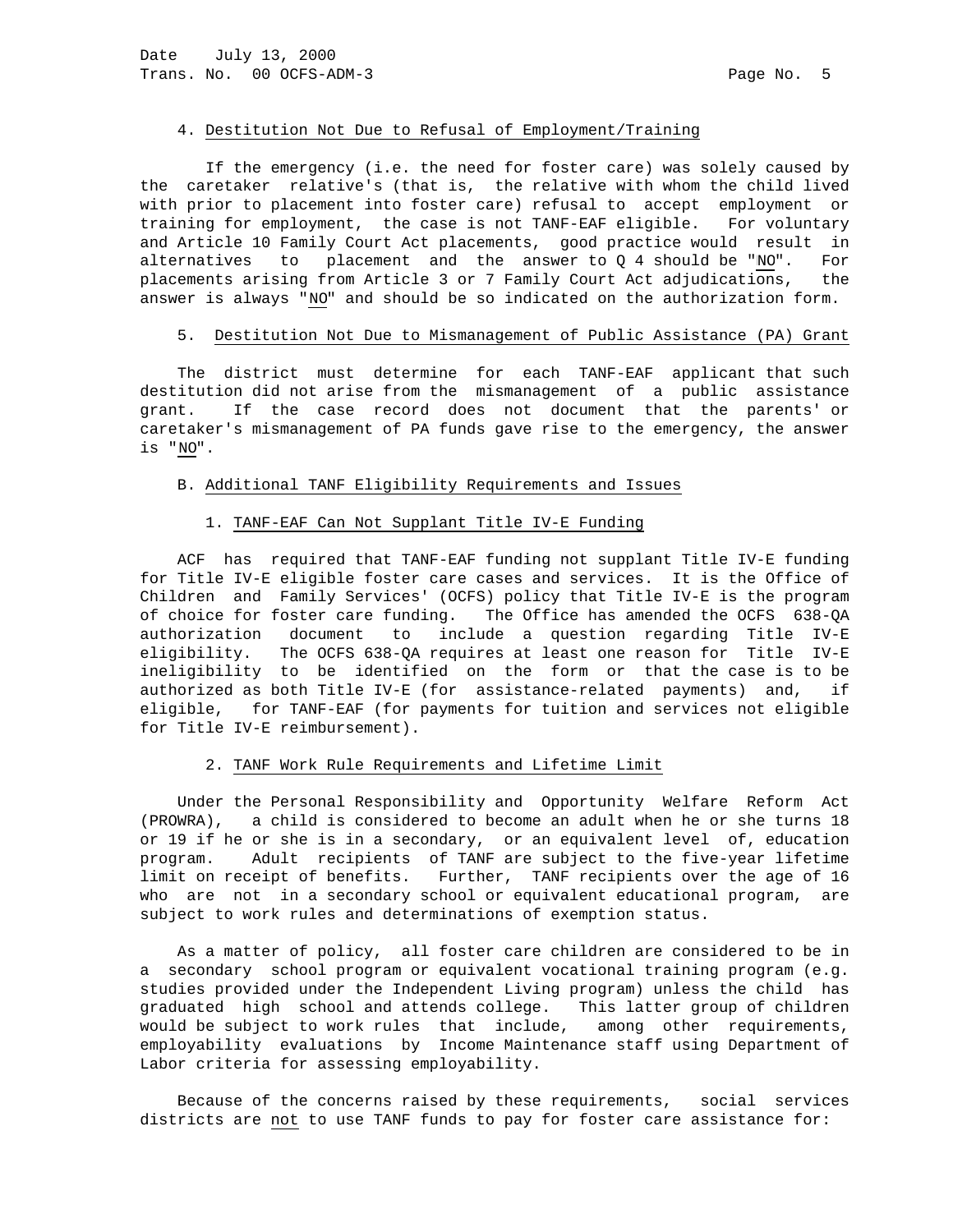a. any foster child over the age of 19, or

 b. any foster child over the age of 16 who has graduated high school and is attending college.

# 3. Social Security Enumeration

 Social Security enumeration is a condition for TANF eligibility and funding, and a required data element for federal reporting. Social services staff must record each foster care child's SSN on WMS to claim TANF-EAF reimbursement for that case. The Title XIX Medicaid program already requires the entry of the SSN as a condition of eligibility and this requirement should not prove burdensome to district staff. However, there may be instances in which a newly placed foster care child does not have an SSN or the caretaker relative refuses to provide it. In such cases, districts must make immediate inquiry to the Social Security Administration to establish or verify the number. Failure to have available a TANF recipient's SSN in a case selected for data collection can result is substantial fiscal penalties against the State and social services districts.

# 4. Minor Parent/Infant Foster Care

 As with the Title IV-E program, cases involving minor parent/infant care (i.e. the foster child lives with her infant who is not in foster care), the needs of the infant are provided as a supplement to the minor parent foster child's room and board payments. Payments made to cover the infant's needs are encoded on WMS as payment type "8D" as part of the foster child's (minor-parent) case. For TANF data reporting purposes, the infant is not considered a recipient of TANF assistance. The case is thus considered as a "child only case" and, when claimed under TANF, is not subject to the fiveyear lifetime limit on assistance or the work requirements as long as the minor-parent is not considered an adult as defined in section B 2 of this ADM.

#### C. TANF-EAF Data Reporting

 Federal TANF data reporting standards require that expenditures be identified on WMS on a contemporaneous basis. In addition, ACF mandates that TANF-EAF authorizations be completed prior to issuing any payments for assistance or services that are to be claimed through TANF. The federal Adoption and Foster Care Reporting System (AFCARS) standard for foster care data collection requires that 90% of all new placements be fully registered on the system within 60 days of placement. Title 18 NYCRR Part 351 requires an eligibility decision within 30 days of an application. Therefore, foster care placements and related TANF eligibility, payment and claiming information must be entered onto WMS in a timely manner.

 In order to meet the federal TANF data reporting requirements, social services districts must enter data for each case on to WMS and the Child Care Review Service (CCRS) including dates, the facility's identification and other required elements for the following events or determinations: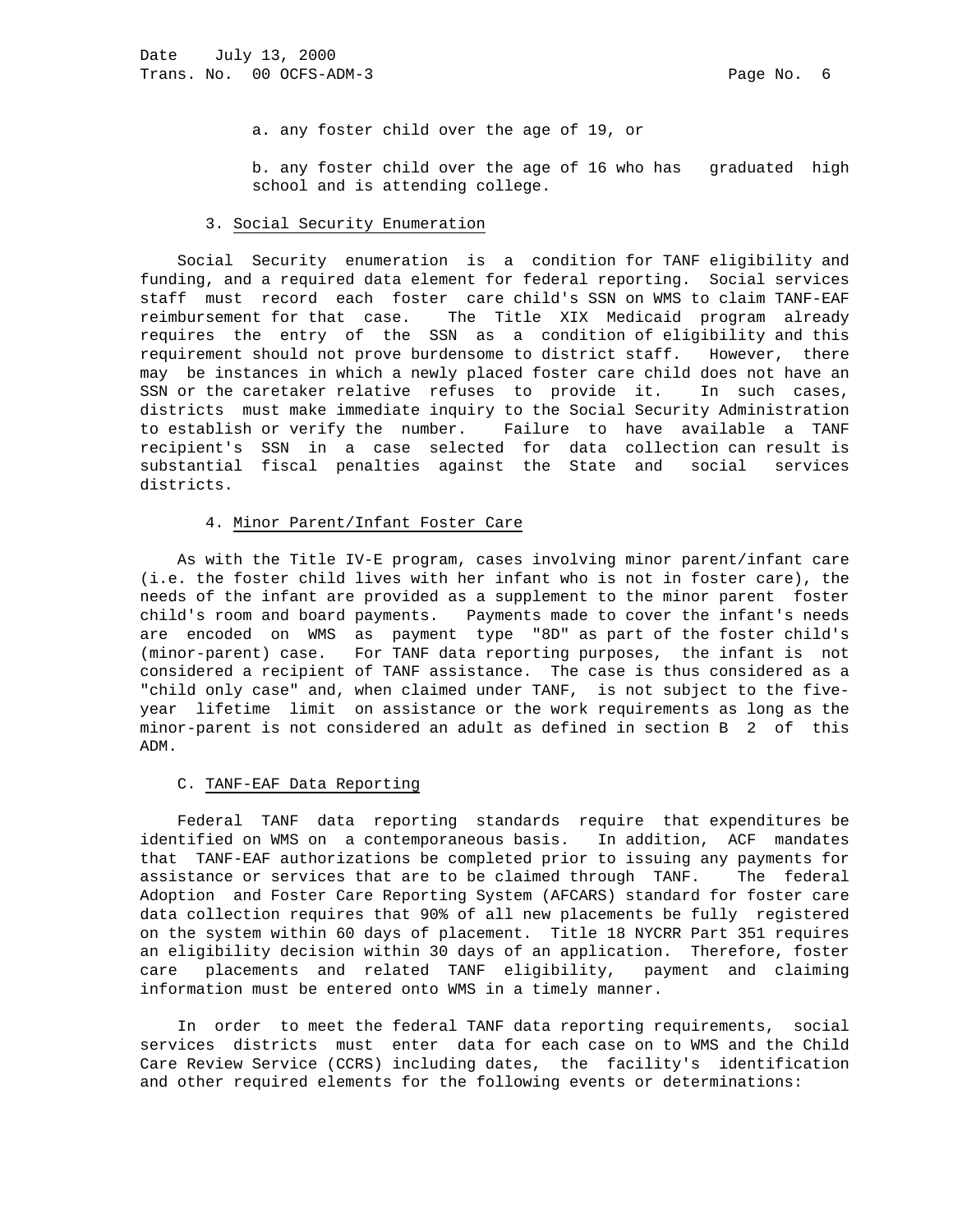· initial placement,

- · placement transfer,
- · discharge,
- · eligibility determination, and
- · purchase of service payment lines that reflect the above movement and eligibility information.

 Districts must take all necessary steps to enter these data elements within 60 days of the event. For service periods on or after October 1, 2000, districts are not to claim TANF-EAF for foster care assistance for periods of service for which the data has not been entered on WMS and/or CCRS within 90 days of the event.

 TANF data reporting also requires appropriate coding of citizenship status of the foster care child. Citizenship/alien status is not considered in determining the need for foster care but is a factor of eligibility for TANF-EAF (and Title IV-E) funding. Attachment 2 indicates the various citizenship and alien status codes and the impact on TANF-EAF eligibility. As a condition of TANF-EAF funding, districts must data enter on WMS the appropriate code to indicate if the child meets the citizenship/alien status requirement. Cases not meeting this standard can not be claimed as TANF-EAF for any foster care assistance or service.

 For TANF cases sampled for data collection, districts must, among other items, record data on the racial/ethnic affiliation of recipients. In 00 INF-7, OTDA has advised social services districts of the revised "Certification Recertification Application" that provides for appropriate recording of racial/ethnic affiliation as required under the TANF program. District staff must use the new "Certification Recertification Application for all new foster care cases and those undergoing recertification in order to comply with TANF rules. The OTDA INF provides instructions for coding and advises of the WMS migration that will support data entry of this data planned for July 24, 2000.

### IV. PROCEDURES

 District staff must evaluate each new foster care case to determine TANF-EAF eligibility by using the standards of 18 NYCRR Part 372 in effect on September 30, 1995 and the additional TANF eligibility requirements discussed above and documented in the foster care case record. All requirements must be met including the issues raised in this ADM in order to claim TANF-EAF for foster care assistance costs.

 Staff must complete each section of the authorization document, including:

> · entering case and child identification, including the child's SSN, on the top of the form;

> · indicating at least one reason for Title IV-E ineligibility unless the case has been determined Title IV-E eligible and the case is to be authorized as dually eligible for Title IV-E and TANF-EAF. Such cases must be authorized as dually eligible (i.e. eligible as Title IV-E for assistance related payments and TANF-EAF for services not reimbursable under Title IV-E);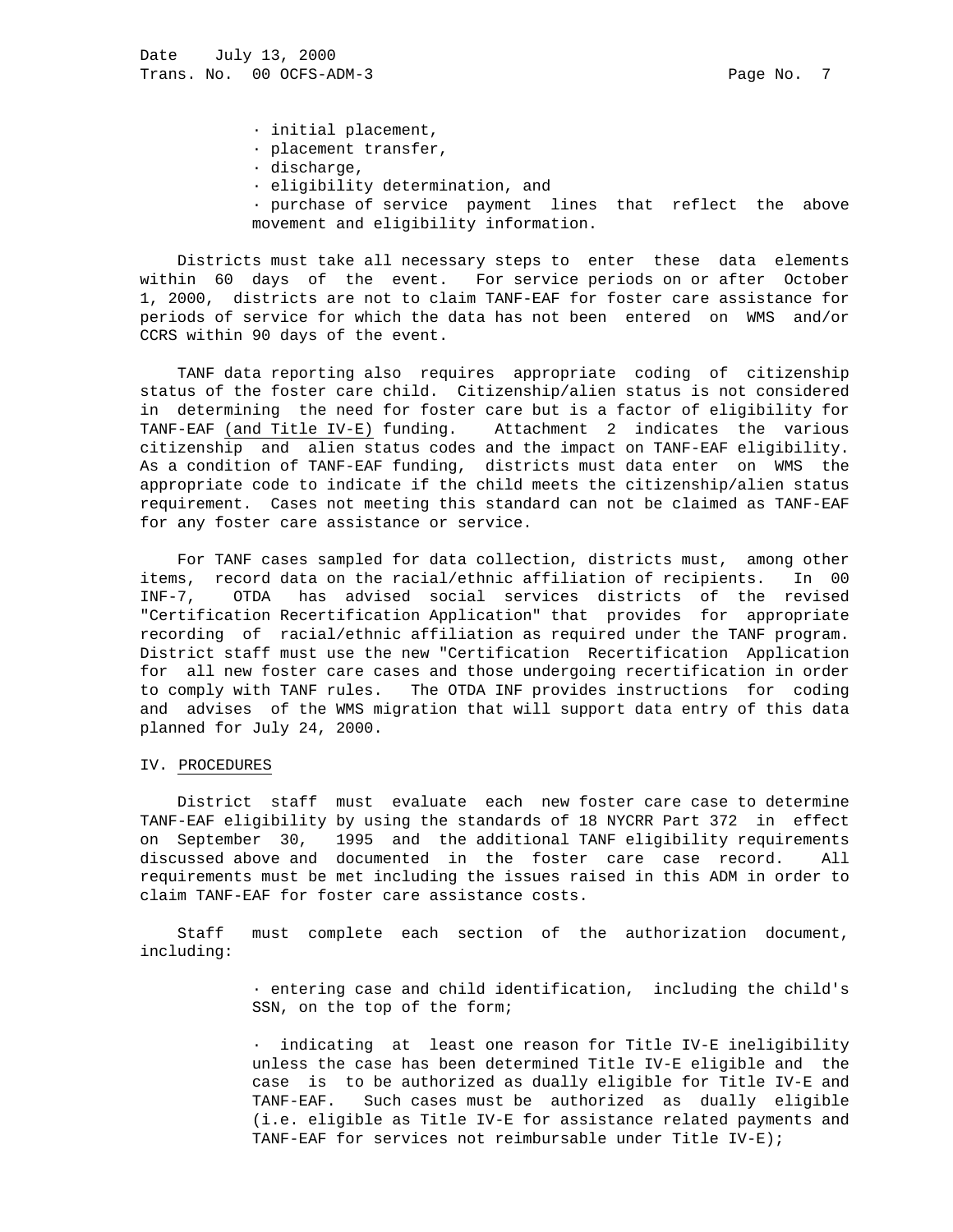· answering the remaining questions pursuant to the standards for TANF-EAF as discussed in section III A of this ADM;

· indicating the TANF-EAF determination of eligibility; and

signing and dating the authorization for TANF-EAF by the eligibility worker and the supervisor.

 The OCFS 638-QA (or RES-1 in NYC) should be completed for each case within 30 days of entry into foster care to comply with Title 18 NYCRR Part 351. The authorization document is to be completed pursuant to the guidance provided in the criteria section of this ADM. In addition, movement data on admissions, transfers, absences, trial discharges and final discharges must be maintained on CCRS in a time frame that allows social services districts to also enter corresponding POS lines within the 60-day posting requirements discussed above.

 These requirements apply to all foster care cases maintained by social services districts on WMS including juvenile justice cases under the care and custody of OCFS who are placed in voluntary agencies. OCFS is reviewing its procedures and practices to facilitate the appropriate and timely transmission of information from this Office, family court or other relevant agencies to your staff.

 OTDA is responsible for completing the TANF data reports required by the Federal government. Part of the reporting process involves reviewing a sample of the TANF cases, including foster care cases claimed as TANF-EAF, and completing the data elements indicated on Attachment 3 of this ADM. For foster care cases, it is anticipated that the required data will be largely available on WMS and CCRS. Until all required data is available from WMS or other systems, for each sampled case, including both active and closed cases, OTDA staff will review foster care case records. OCFS will establish a protocol with OTDA to facilitate notification and review procedures for sampled cases involving social services districts. We will advise social services districts shortly of the procedures to be employed, including the responsibilities of OTDA, OCFS and social services districts in the review. In addition, social services districts will be asked to secure case record documentation from voluntary agencies, as necessary, when a foster care case in their care is subject to review. We do not expect that foster children or foster parents will need to be contacted.

# V. SYSTEM INSTRUCTIONS FOR CLAIMING TANF-EAF IN CHILD WELFARE SERVICES

 Instructions for WMS coding of cases eligible for TANF-EAF and cases eligible for both Title IV-E and TANF-EAF are found in 94 LCM-52 and remain in effect. The requirements include the following instructions:

 · If all care, maintenance and services for the foster care case are to be authorized and claimed as TANF-EAF, the district enters the eligibility code "04" (EAF). The "04" (EAF) eligibility will result in the claiming of all services as EAF.

 · For foster care cases where care and maintenance is authorized and to be claimed as Title IV-E, the local district must continue the child's Title IV-E foster care eligibility using code "02". To claim TANF-EAF for